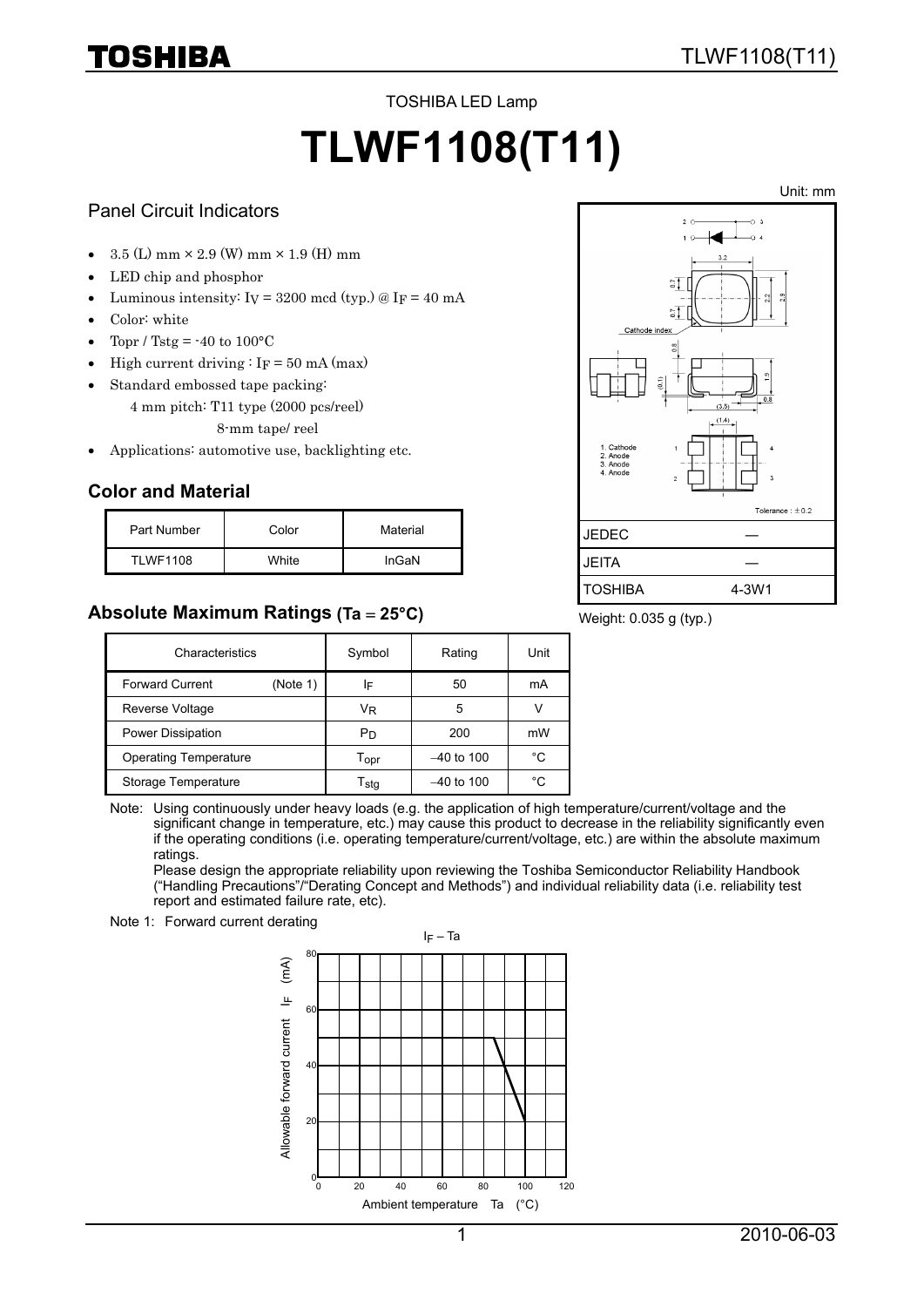#### **Electrical Characteristics (Ta** = **25°C)**

| Characteristics        | Symbol | Test condition | Min | Typ. | Max | Unit |
|------------------------|--------|----------------|-----|------|-----|------|
| <b>Forward Voltage</b> | VF     | $I_F = 40$ mA  | 3.0 | 3.5  | 4.0 |      |
| <b>Reverse Current</b> | ΙR     | $V_R = 5 V$    |     |      | 10  | μA   |

## **Optical Characteristics (Ta** = **25°C)**

| Characteristics                | Symbol      | Test condition | Min      | Typ. | Max  | Unit |
|--------------------------------|-------------|----------------|----------|------|------|------|
| Chromaticity                   | $C_{\rm X}$ | $I_F = 40$ mA  | (Note 2) |      |      |      |
|                                | Cv          | $I_F = 40$ mA  | (Note 2) |      |      |      |
| (Note 3)<br>Luminous Intensity | IV.         | $I_F = 40$ mA  | 2000     | 3200 | 5000 | mcd  |

Note 2: The product is tested at the following chromaticity coordinate groups.



Accuracy: +/-0.01

|    | A0             |       |       |       |  |  |  |  |  |
|----|----------------|-------|-------|-------|--|--|--|--|--|
| Cx | 0.280          | 0.296 | 0.283 | 0.264 |  |  |  |  |  |
| Cy | 0.248          | 0.276 | 0.305 | 0.267 |  |  |  |  |  |
|    |                |       |       |       |  |  |  |  |  |
|    | B5             |       |       |       |  |  |  |  |  |
| Сx | 0.296          | 0.311 | 0.307 | 0.287 |  |  |  |  |  |
| Cy | 0.276          | 0.294 | 0.315 | 0.295 |  |  |  |  |  |
|    |                |       |       |       |  |  |  |  |  |
|    | B <sub>6</sub> |       |       |       |  |  |  |  |  |
| Сx | 0.311          | 0.330 | 0.330 | 0.307 |  |  |  |  |  |
| C١ | 0.294          | 0.318 | 0.339 | 0.315 |  |  |  |  |  |

Note 3: Iv rank classification

Test conditions: Ta = 25 °C

| Product name  |                 | Luminous intensity $I_V$ |      |      |    |  |
|---------------|-----------------|--------------------------|------|------|----|--|
|               |                 | Min                      | Typ. | Max  | ΙF |  |
| TLWF1108(T11) |                 | 2000                     | 3200 | 5000 |    |  |
|               | XA <sub>2</sub> | 2000                     |      | 3200 |    |  |
|               | YA1             |                          |      | 4000 | 40 |  |
|               | YA <sub>2</sub> | 3200                     |      | 5000 |    |  |
| Unit          |                 |                          | mcd  |      | mA |  |

The specification on the above table is used for Iv classification of LEDs in Toshiba facility. Let the delivery ratio of each rank be unquestioned.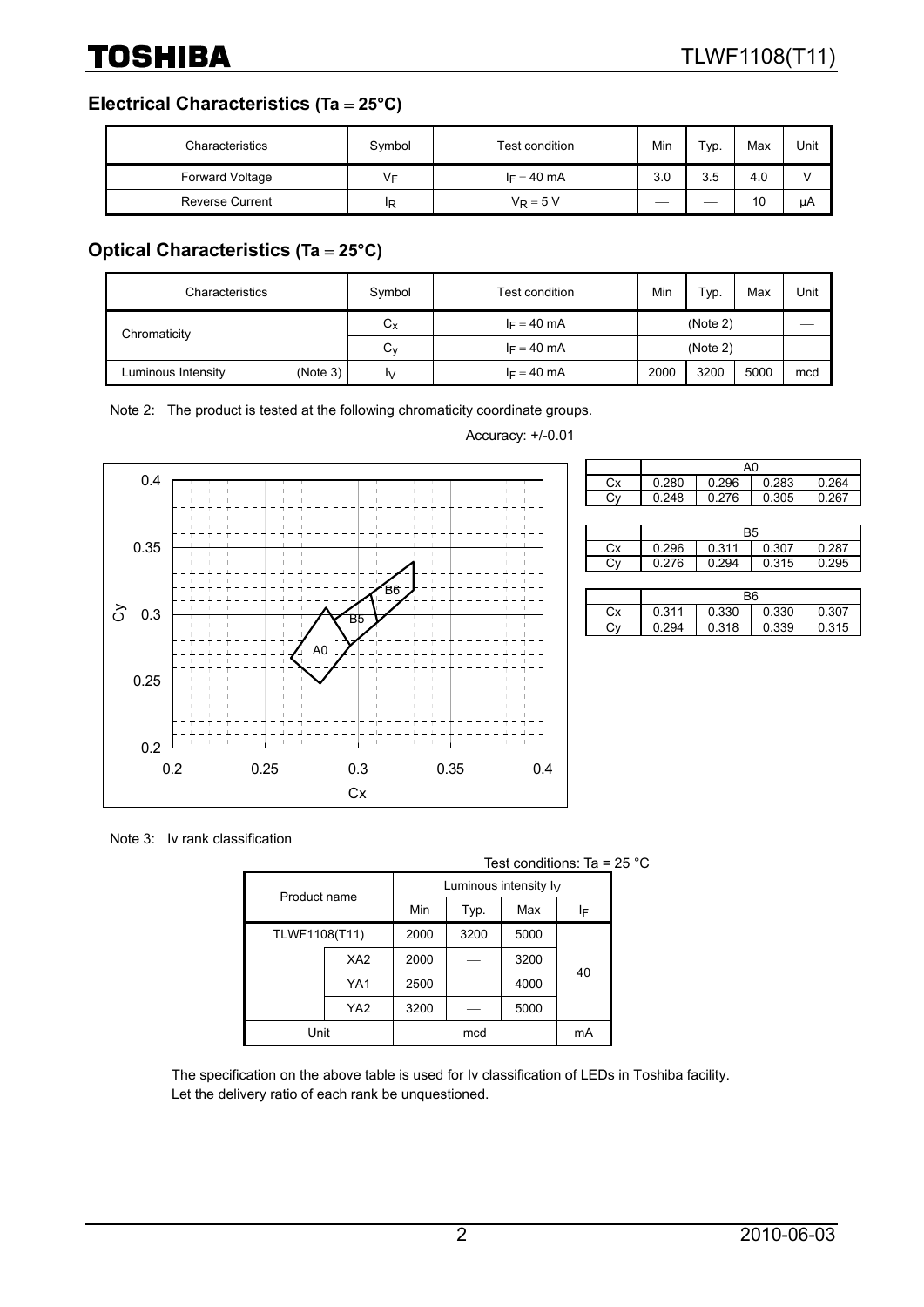#### **The cautions**

ESD withstand voltage according to MIL STD 883D, Method 3015.7: ≥1000V

When handling this LED, take the following measures to prevent the LED from being damaged or otherwise adversely affected.

- 1) Use a conductive tablemat and conductive floor mat, and ground the workbench and floor.
- 2) Operators handling laser diodes must be grounded via a high resistance (about 1 MΩ). A conductive strap is good for this purpose.
- 3) Ground all tools including soldering irons.

This product is designed as a general display light source usage, and it has applied the measurement standard that matched with the sensitivity of human's eyes. Therefore, it is not intended for usage of functional application (ex. Light source for sensor, optical communication and etc) except general display light source.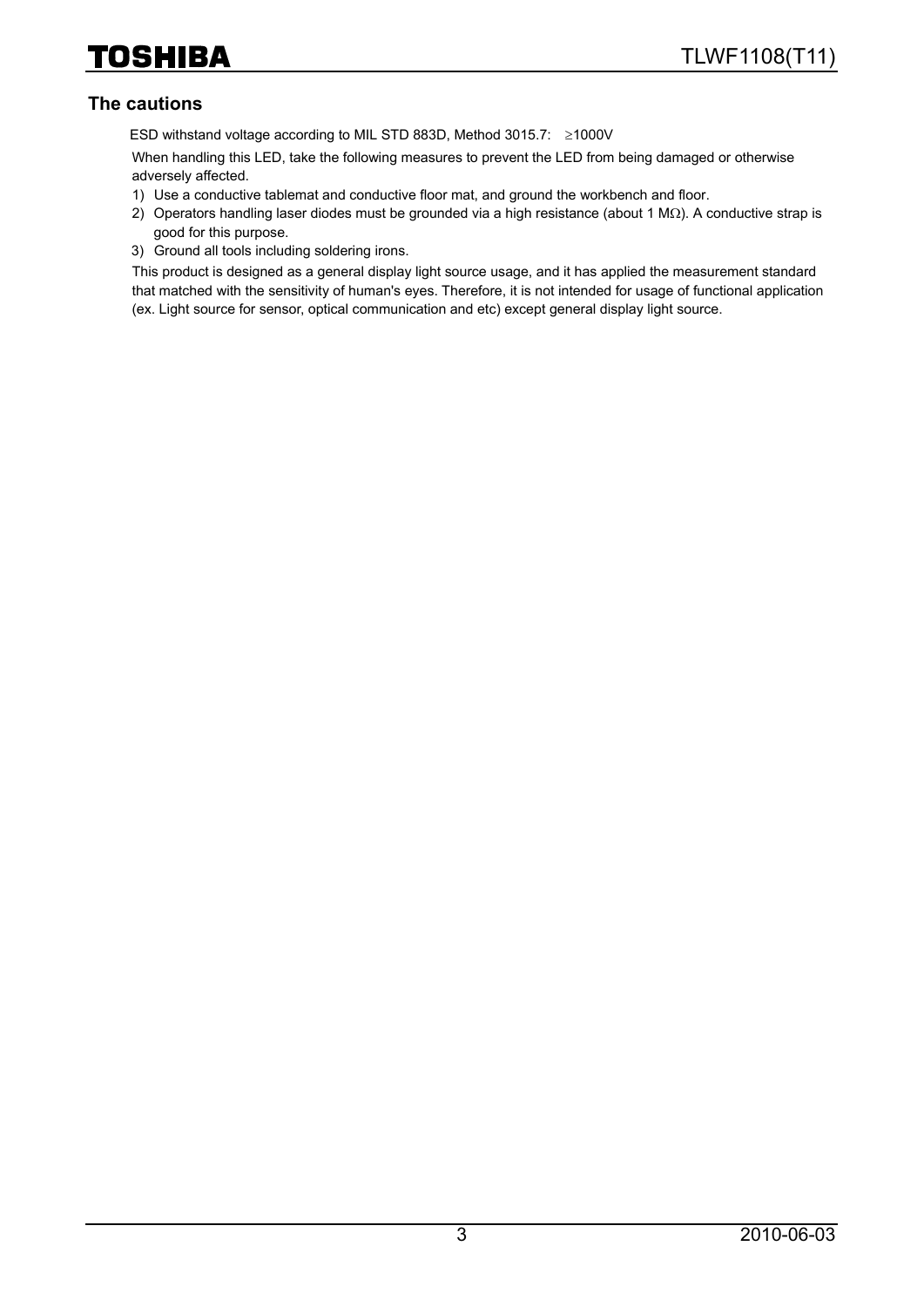### **TLWF1108**





Cx,  $Cy - I_F$  (typ.)





Ta =  $25^{\circ}$ C Radiation pattern (typ.)





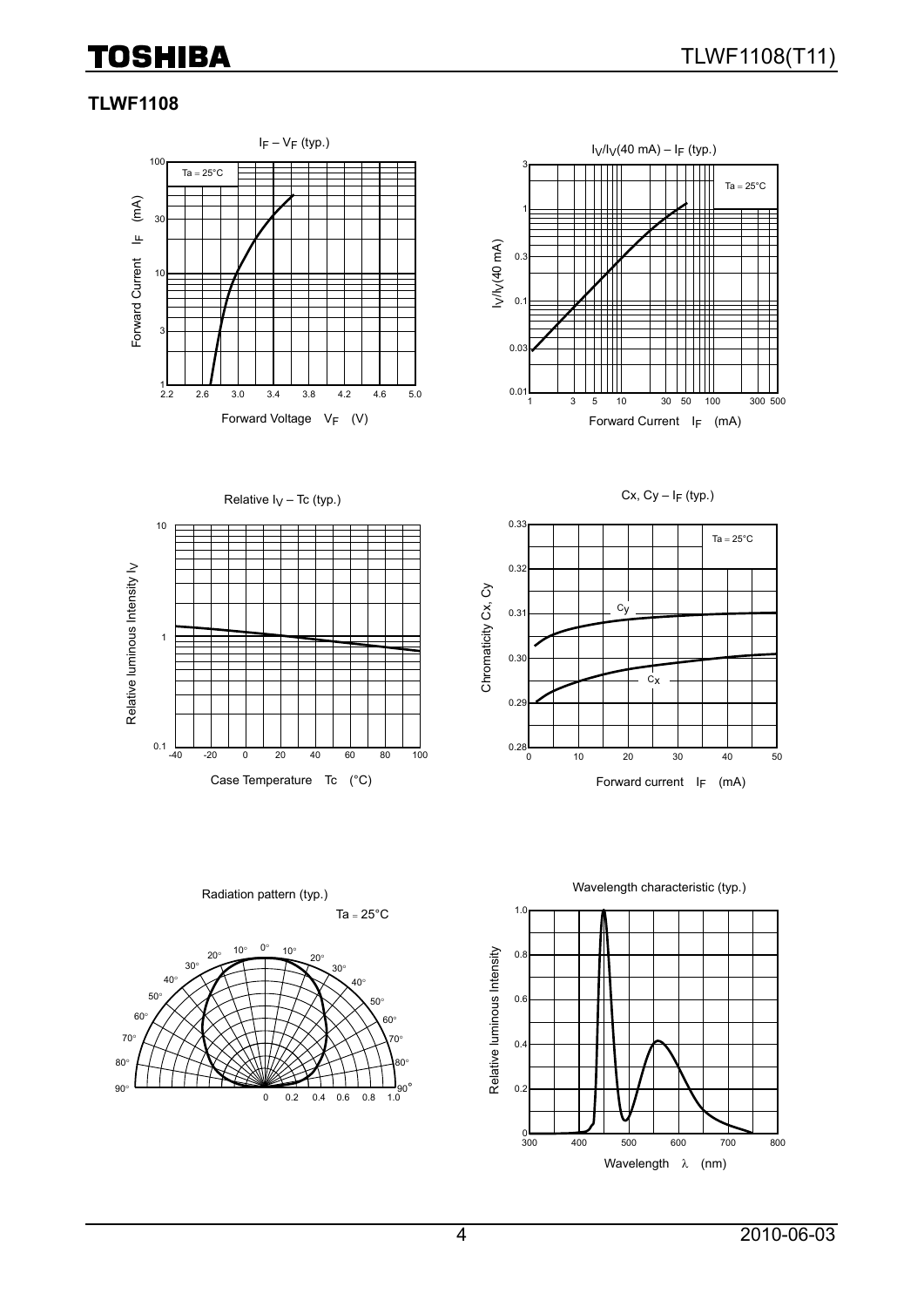# HIBA

# **Packaging**

This LED device is packed in an aluminum envelope with a silica gel and a moisture indicator to avoid moisture absorption. The optical characteristics of the device may be affected by exposure to moisture in the air before soldering and the device should therefore be stored under the following conditions:

- 1. This moisture proof bag may be stored unopened within 12 months at the following conditions. Temperature: 5°C to 30°C Humidity: 90% (max)
- 2. After opening the moisture proof bag, the device should be assembled within 4weeks in an environment of 5°C to 30°C/60% RH or below.
- 3. If upon opening, the moisture indicator card shows humidity 30% or above (Color of indication changes to pink) or the expiration date has passed, the device should be baked in taping with reel. After baking, use the baked device within 72 hours, but perform baking only once. Baking conditions: 60±5°C, for 24 to 48 hours. Expiration date: 12 months from sealing date, which is imprinted on the label affixed.
- 4. Repeated baking can cause the peeling strength of the taping to change, then leads to trouble in mounting.
- 5. If the packing material of laminate would be broken, the hermeticity would deteriorate. Therefore, do not throw or drop the packed devices.

#### **Mounting Method**

#### **Soldering**

• Reflow soldering (example) Temperature profile for Pb soldering (example)

Temperature profile for Pb-free soldering (example)



- The product is evaluated using above reflow soldering conditions. No additional test is performed exceed the condition (i.e. the condition more than max(\*) values) as a evaluation. Please perform reflow soldering under the above conditions.
- Please perform the first reflow soldering with reference to the above temperature profile and within 4weeks of opening the package.
- Second reflow soldering

In case of second reflow soldering should be performed within 168 h of the first reflow under the above conditions.

Storage conditions before the second reflow soldering: 30°C, 60% RH (max)

• Make any necessary soldering corrections manually.

(only once at each soldering point) Soldering iron: 25 W Temperature : 300°C or less

Time : within 3 s

• Do not perform wave soldering.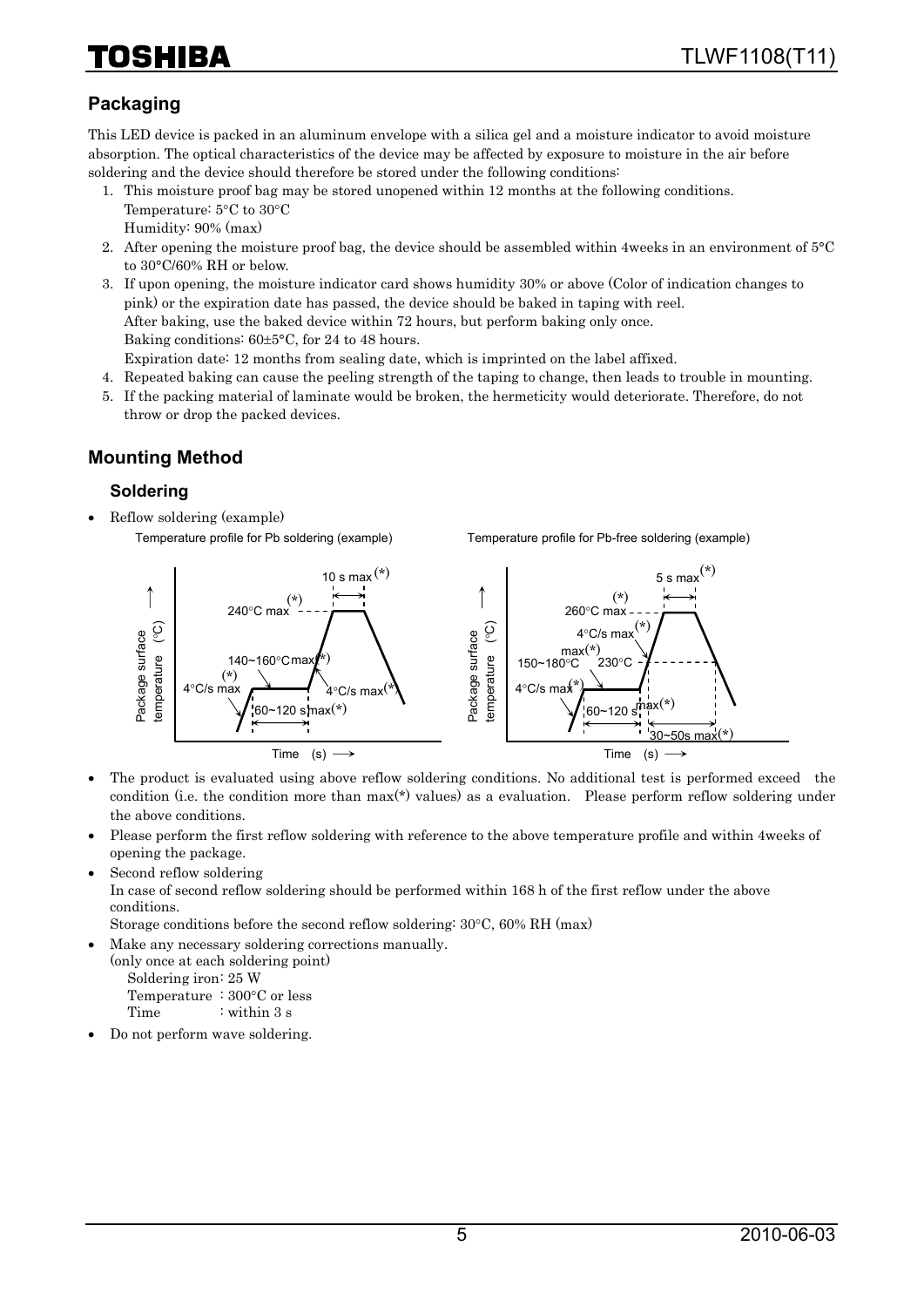### **Recommended soldering pattern**

Cu area >  $16$  mm<sup>2</sup>

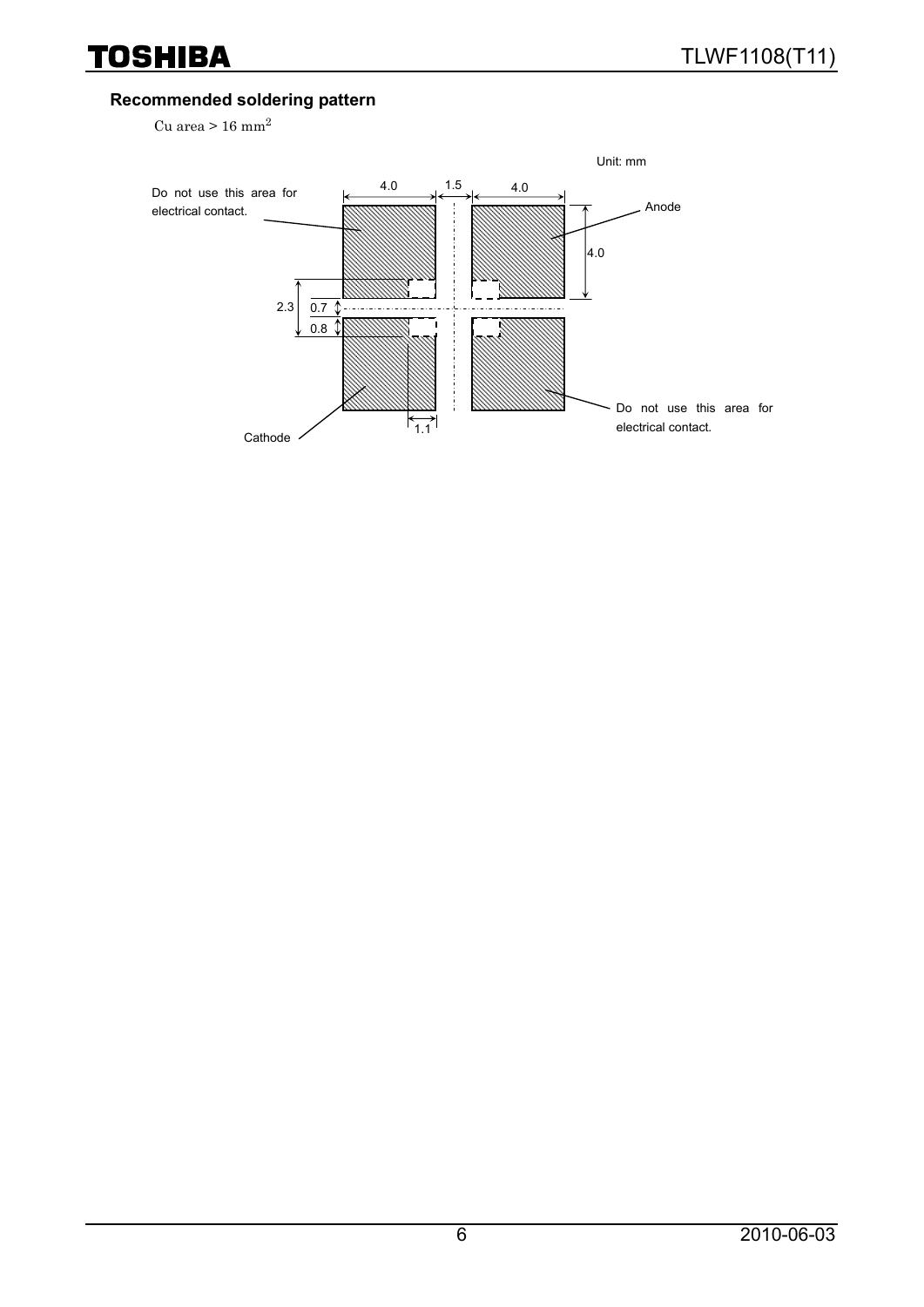

#### **Cleaning**

When cleaning is required after soldering, Toshiba recommends the following cleaning solvents. It is confirmed that these solvents have no effect on semiconductor devices in our dipping test (under the recommended conditions). In selecting the one for your actual usage, please perform sufficient review on washing condition, using condition and etc.

| ASAHI CLEAN AK-225AES  | : (made by ASAHI GLASS)      |
|------------------------|------------------------------|
| KAO CLEAN THROUGH 750H | : (made by $KAO$ )           |
| PINE ALPHA ST-100S     | : (made by ARAKAWA CHEMICAL) |

#### **Precautions when Mounting**

Do not apply force to the plastic part of the LED under high-temperature conditions.

To avoid damaging the LED plastic, do not apply friction using a hard material.

When installing the PCB in a product, ensure that the device does not come into contact with other cmponents. For this product, silicone is used as the encapsulated material. Therefore the top surface of this product is soft. Please do not stress on the encapsulated part of LEDs to avoid affecting the reliability of the product. When using the mounting devices, please use the picking up nozzle that does not affect the silicone resin.

#### **Tape Specifications**

#### **1. Product number format**

The type of package used for shipment is denoted by a symbol suffix after the product number. The method of classification is as below. (this method, however does not apply to products whose electrical characteristics differ from standard Toshiba specifications)

- (1) Tape Type: T11 (4-mm pitch)
- (2) Example



#### **2. Tape dimensions**

| Symbol | <b>Dimension</b> | Tolerance | Symbol         | Dimension | Tolerance |
|--------|------------------|-----------|----------------|-----------|-----------|
| D      | 1.5              | $+0.1/-0$ | P <sub>2</sub> | 2.0       | ±0.05     |
| E      | 1.75             | ±0.1      | W              | 8.0       | ±0.3      |
| $P_0$  | 4.0              | ±0.1      | P              | 4.0       | ±0.1      |
|        | 0.3              | ±0.05     | A <sub>0</sub> | 2.9       | ±0.1      |
| F      | 3.5              | ±0.05     | $B_0$          | 3.7       | ±0.1      |
| $D_1$  | 1.5              | ±0.1      | $K_0$          | 2.3       | ±0.1      |

| mbol  | Dimension | Tolerance | Symbol         | Dimension | Tolerance |
|-------|-----------|-----------|----------------|-----------|-----------|
| D     | 1.5       | $+0.1/-0$ | P <sub>2</sub> | 2.0       | ±0.05     |
| E.    | 1.75      | ±0.1      | W              | 8.0       | ±0.3      |
| $P_0$ | 4.0       | ±0.1      | P              | 4.0       | ±0.1      |
| t     | 0.3       | ±0.05     | A <sub>0</sub> | 2.9       | ±0.1      |
| F     | 3.5       | ±0.05     | $B_0$          | 3.7       | ±0.1      |
| וכ    | 1.5       | ±0.1      | $K_0$          | 2.3       | ±0.1      |

Unit: mm

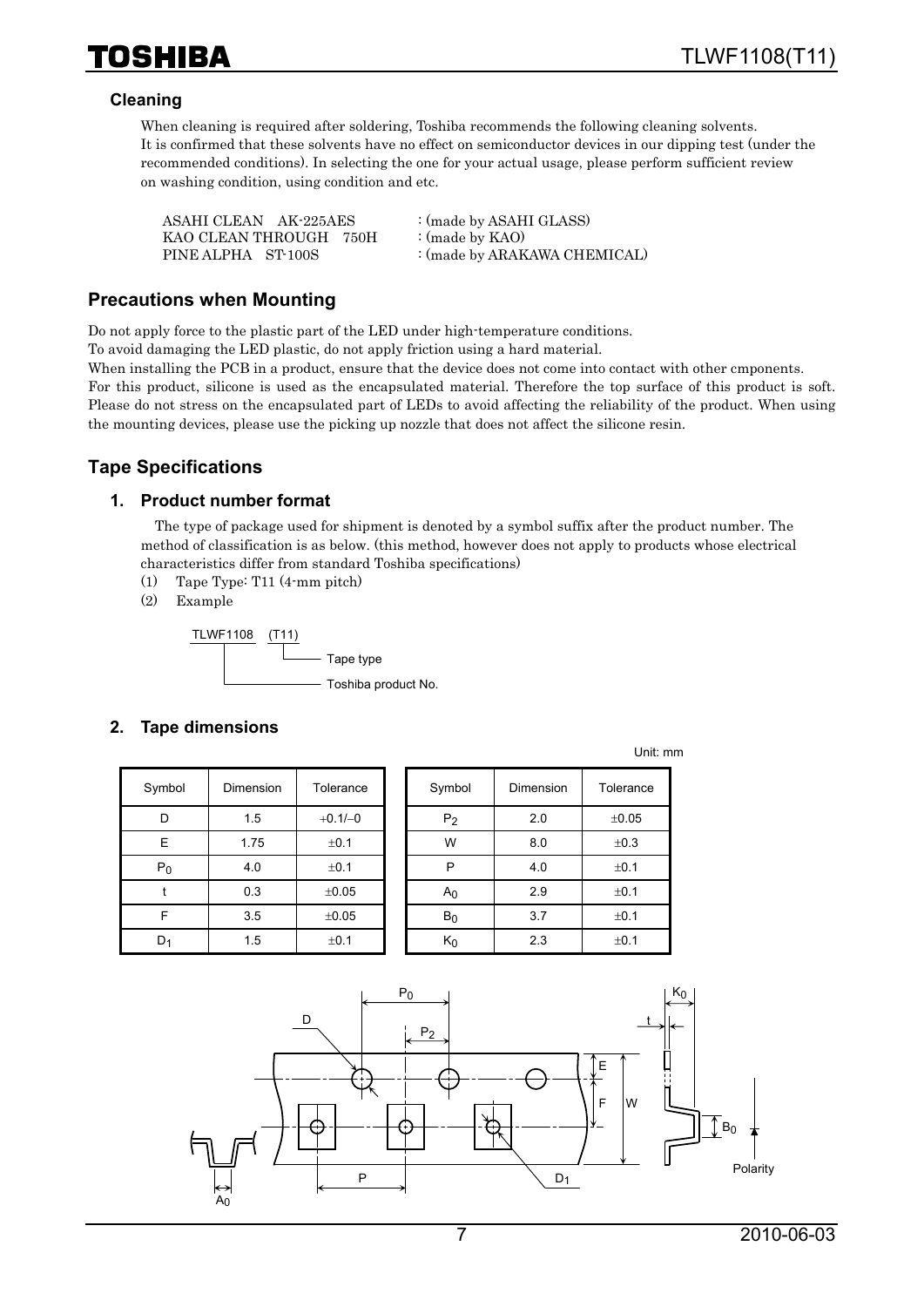# TLWF1108(T11)

#### **3. Reel dimensions**

Unit: mm



#### **4. Leader and trailer sections of tape**



Note1: Empty trailer section Note2: Empty leader section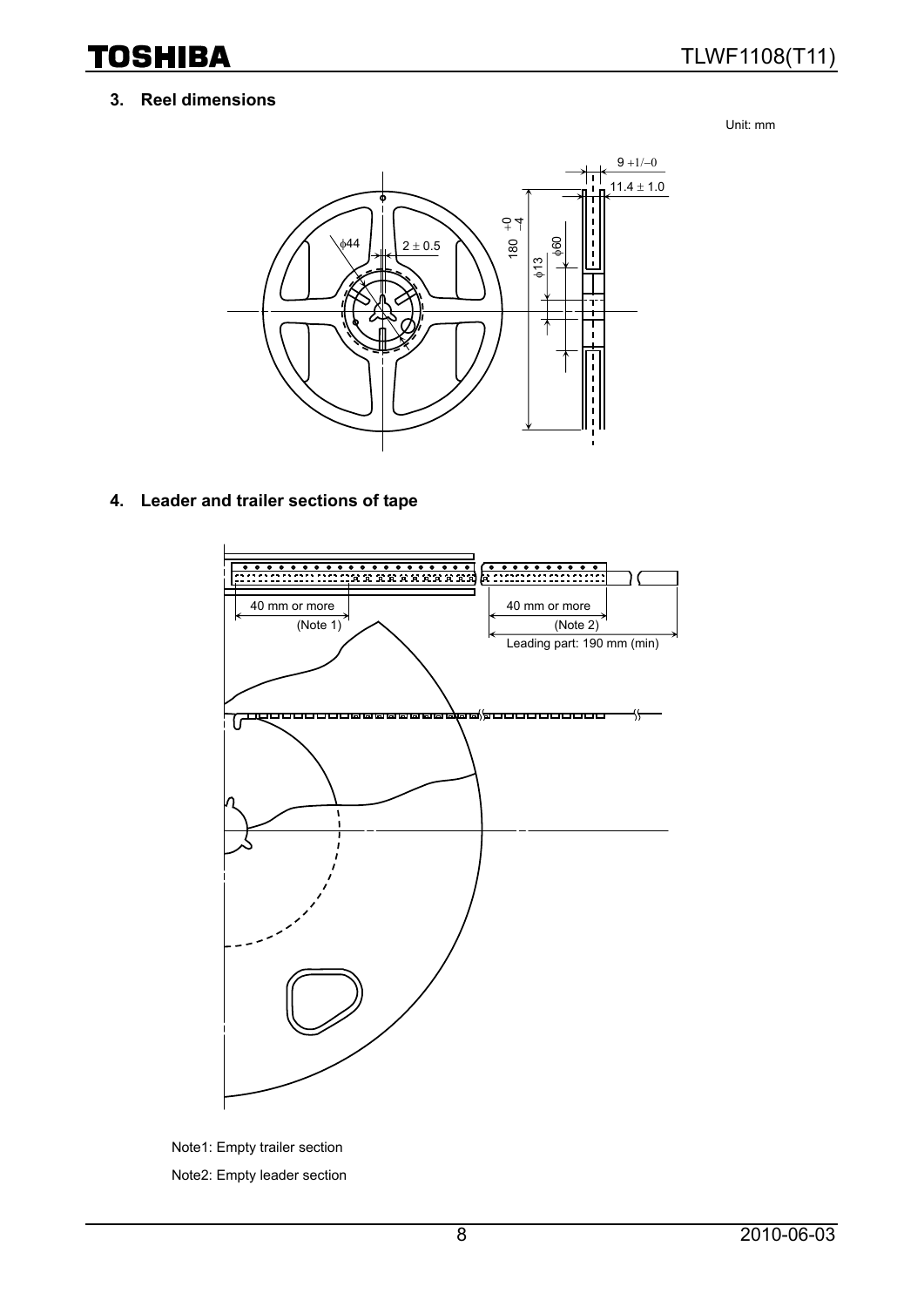#### **5. Packing form**

(1) Packing quantity

| Reel   | 2,000 pcs  |
|--------|------------|
| Carton | 10,000 pcs |

(2) Packing form: Each reel is sealed in an aluminum pack with silica gel.

#### **6. Label format**

- (1) Label contents
	- Shipped products are mentioned the following contents.



(2) Label location



• The aluminum package in which the reel is supplied also has the label attached to center of one side.